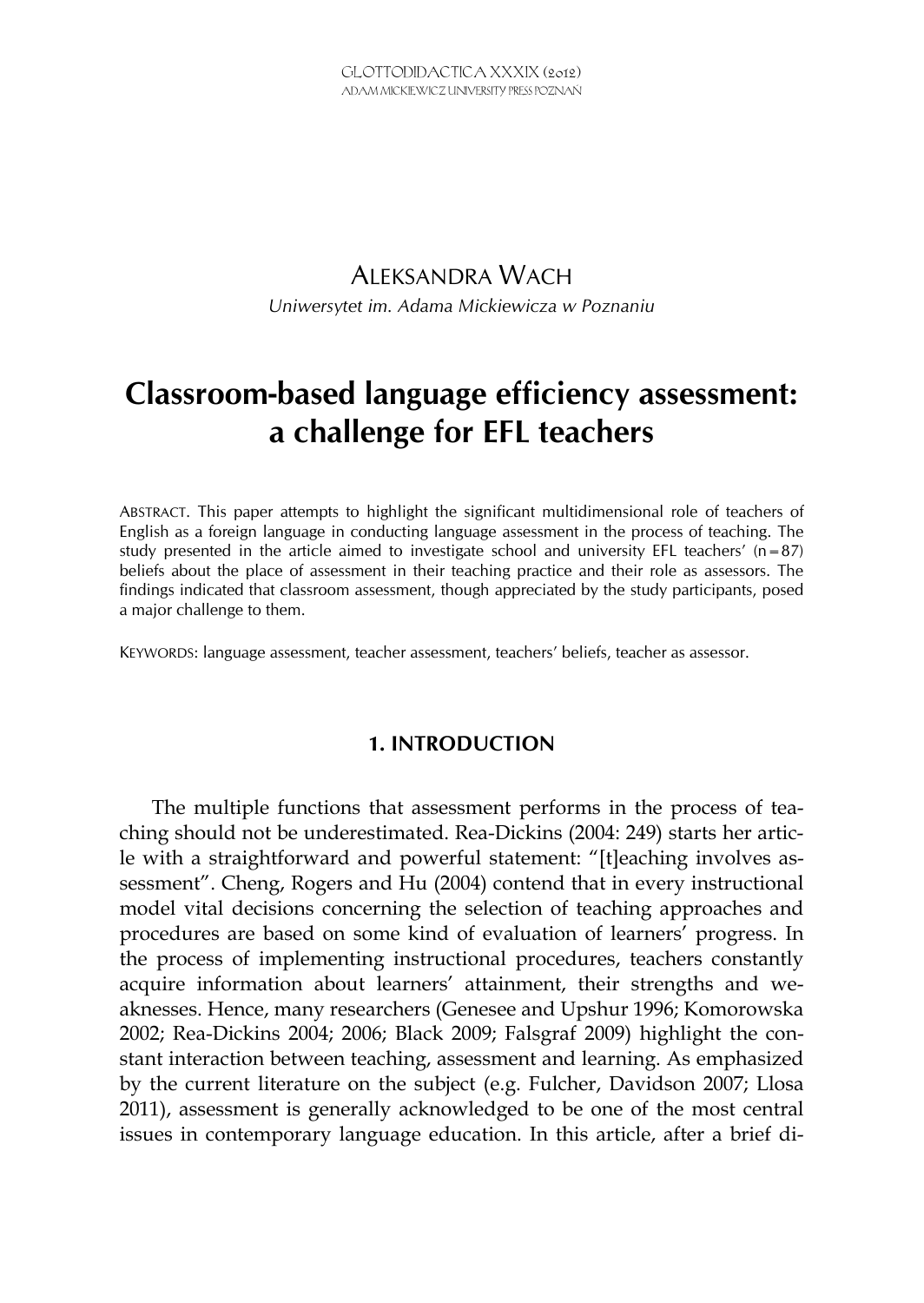scussion of the position of assessment in teaching based on the literature of the subject, the findings of a study aimed at ascertaining EFL teachers' beliefs about classroom-based assessment will be presented.

### **2. FOREIGN LANGUAGE TEACHERS' INVOLVEMENT IN LANGUAGE ASSESSMENT**

Cumming (2009) stresses the complexity of teachers' role as assessors: most language teachers are routinely expected to respond purposefully to their students' written and oral communication, report on subsequent achievements of individual students in their courses, diagnose individual learning challenges or problems, determine student groupings for placements or learning tasks; evaluate in an informed manner test instruments for their validity and suitability, and interpret and apply, often in collaboration with other teachers, curriculum policies based on benchmark standards or criteria. As stressed by Piegzik (2005), assessment is equally important to the teacher and the learner, as it contributes to the efficiency of both teaching and learning. Emphasizing the huge role of teachers in making assessment become a vital part of learning, Rea-Dickins (2004) refers to them as "agents" of assessment, in that they routinely observe, evaluate and interpret students' performance in order to enhance their learning outcomes. In a similar vein, Brown (2004) compares them to "tennis coaches", who are constantly monitoring students' performance. Classroom-based assessment which accompanies learners' progress is mostly formative in nature, however, as Rea-Dickins (2004) notes, teachers themselves tend to perceive assessment in more formal, proceduralized terms – a view derived from the focus on language proficiency testing predominant in research and publications. Rea-Dickins (2004) and Czetwertyńska (2005) also suggest that teachers may feel uncomfortable in the situation of what they see as competing demands, namely to function as a facilitator of students' efforts to learn a foreign language, but also as a judge of learner performance.

Leung (2005) acknowledges the significant involvement of the teacher in the different types of assessment, most of which overlap and influence each other, such as authentic, formative and informal assessment. She makes the point that because of its informative value and local dimension, "teacher assessment" that incorporates elements of these kinds of assessment should become a substantial part of standardized testing.

Poehner (2009) and Lantolf (2009) highlight the central role of the teacher in dynamic assessment, in which the teacher offers constant mediated assistance during interactions that provide assessment opportunities and pro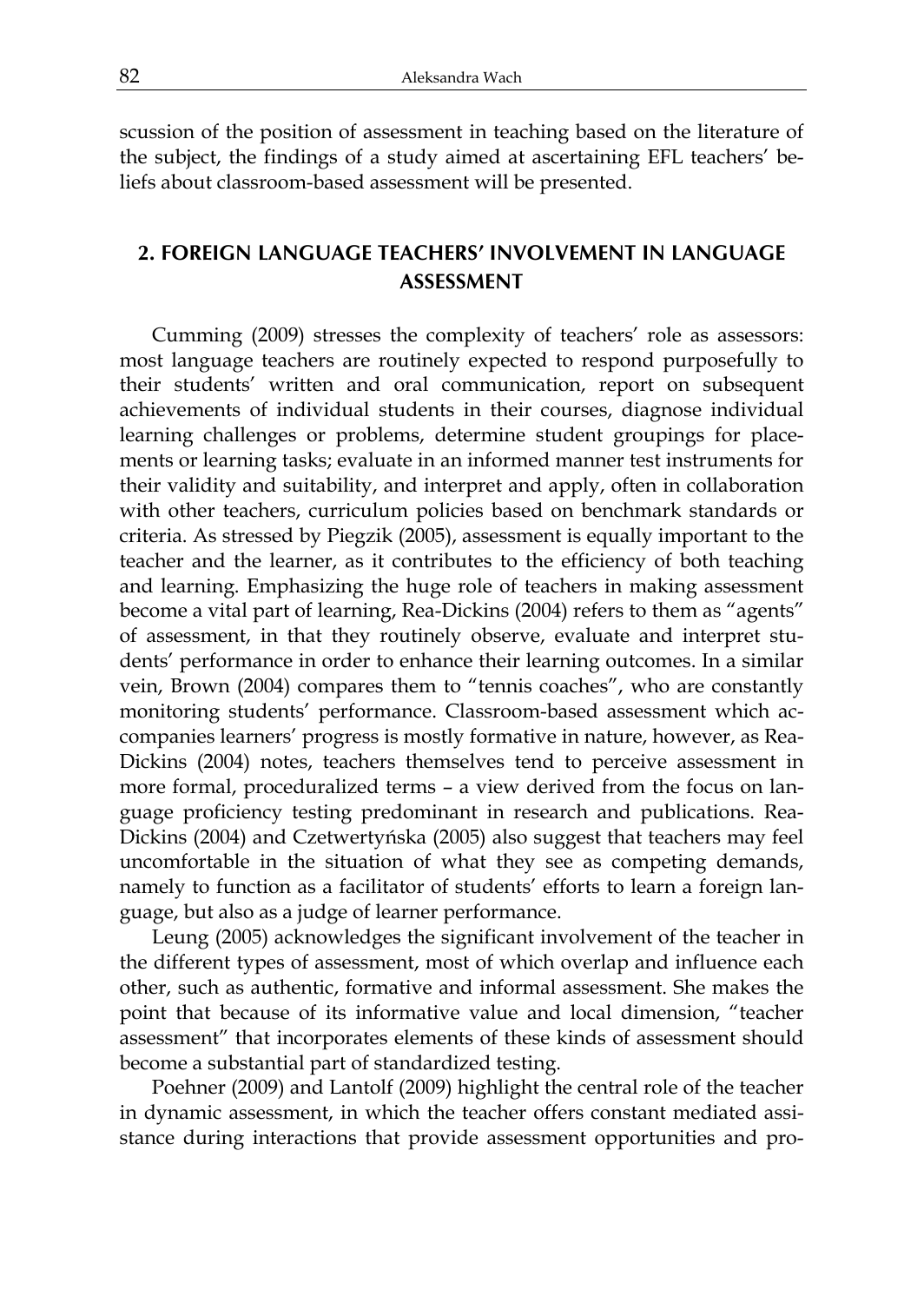mote learning. Poehner (2009: 417) explains that in this kind of assessment the teacher's task is not merely to observe their students' progress, but it is based on a model "in which teachers and students jointly carry out activities, with teachers intervening as necessary to help learners stretch beyond their current capabilities". This approach demands that teachers simultaneously adopt dual roles: that of instructor and of assessor. Moreover, Zawadzka (2004: 244–245) and Bullock (2011: 115–116) discuss the role of the teacher in encouraging learner self-assessment, which is crucial in the development of learner autonomy, while Mok (2011) concentrates on peer assessment, which is another recent alternative to typical teacher assessment and demands the assumption of new roles by students and teachers.

Cheng et al.'s (2004) study findings reveal the significant role of teachers' beliefs and attitudes toward assessment in the methods and procedures undertaken by them in the practice of evaluating their students. These beliefs and attitudes are, in turn, largely dependent, apart from other factors, on the particular social and cultural context in which the learning-teaching process takes place.

#### **3. LANGUAGE ASSESSMENT RESEARCH**

As Bachman (2008) notes, language assessment is a dynamically developing field of empirical enquiry, constantly broadening its scope of investigation and repertoire of research methods and tools. The measurement of learners' progress and language ability, and the validity of the interpretations of research data are still at the heart of assessment research, with additional dimensions having recently been added, such as the role of the sociocultural context of assessment and the way this influences its purposes and procedures, as well as the ethical issues involved in assessment (e.g. McNamara and Roeven 2006).

According to Rea-Dickins (2006), research on assessment has been conducted from five broad perspectives. One of these encompasses investigations into the influence of formal examinations on classroom instruction: on the content of curricula, on teacher pedagogy, etc. Another one focuses on the links between authenticity and congruence of assessment and particular teaching programs. The following research perspective investigates the success of a language program in terms of learner attainment. The fourth and the fifth perspectives focus on instruction-based formative dimension of assessment and learners' involvement in it.

Leung and Lewkowicz (2006) note that apart from considerations concerning the design and administration of large-scale certificate testing, scho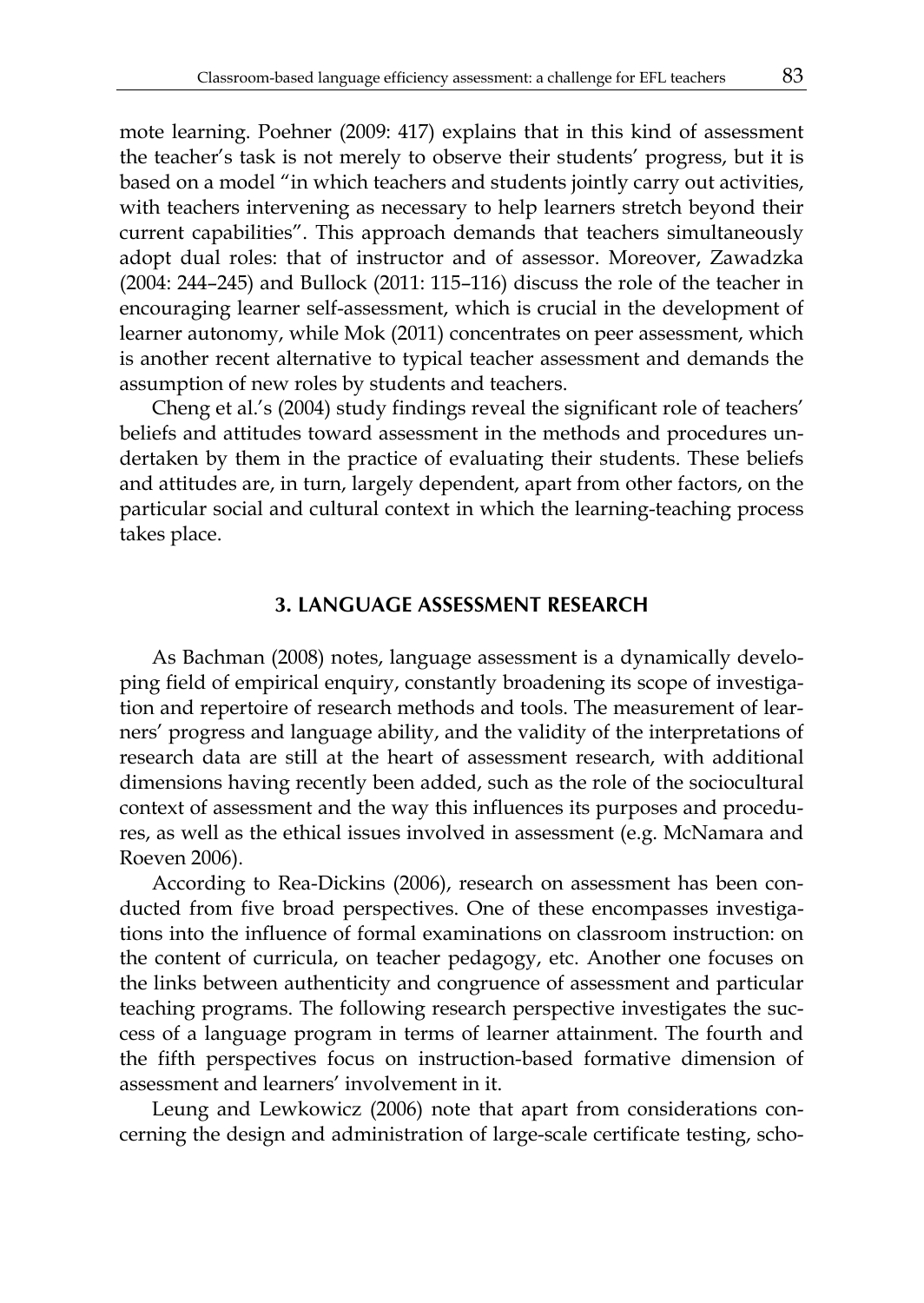ol and classroom-based assessment is increasingly the focus of researchers' attention, although Rea-Dickins (2004) and Cheng et al. (2004) complain that this dimension of assessment has not yet been adequately embraced by research. Similarly, Davison and Leung (2009) admit that teacher-based assessment of English as a second/foreign language has been largely neglected by research, in contrast to the amount of such research into the teaching of other school subjects.

#### **4. THE STUDY**

#### **4.1. Objectives**

The most prominent aim of the study was to learn about the beliefs and perceptions of teachers of English concerning the relevance of language assessment and the challenges it poses to teachers. Moreover, the study aimed to investigate differences between teachers from different educational levels (more specifically, university teachers and school teachers) in the way they approach assessment and evaluate its strengths and the possible problems involved in it. Finally, the study was expected to highlight differences between native-speaker and non-native-speaker (Polish) teachers of English at the university level concerning assessment-related beliefs.

#### **4.2. Organization and procedure**

The study was conducted on 87 teachers of English as a foreign language. Within the sample, two different groups were differentiated: one was constituted by university teachers (n = 42, with 12 native-speaker teachers and 30 nonnative-speaker teachers), who taught English to advanced learners, English majors in the same institution, while the other group was comprised of 45 school teachers who taught EFL at different kinds of schools: primary (n = 17), middle  $(n = 20)$ , and secondary  $(n = 8)$ , at different levels of language proficiency, ranging from elementary to intermediate, and in different places in Poland. The teaching experience of the total sample ranged from 0.5 to 30 years. It seems relevant to note here that while the school teachers had to give grades to their students as part of their administrative duty, there was no such obligation in the case of the university teachers, who decided whether they wanted to formally assess their students' progress in the form or grades or not.

The tool used for data collection was a questionnaire which consisted of both open-ended and closed-ended items and which yielded both qualita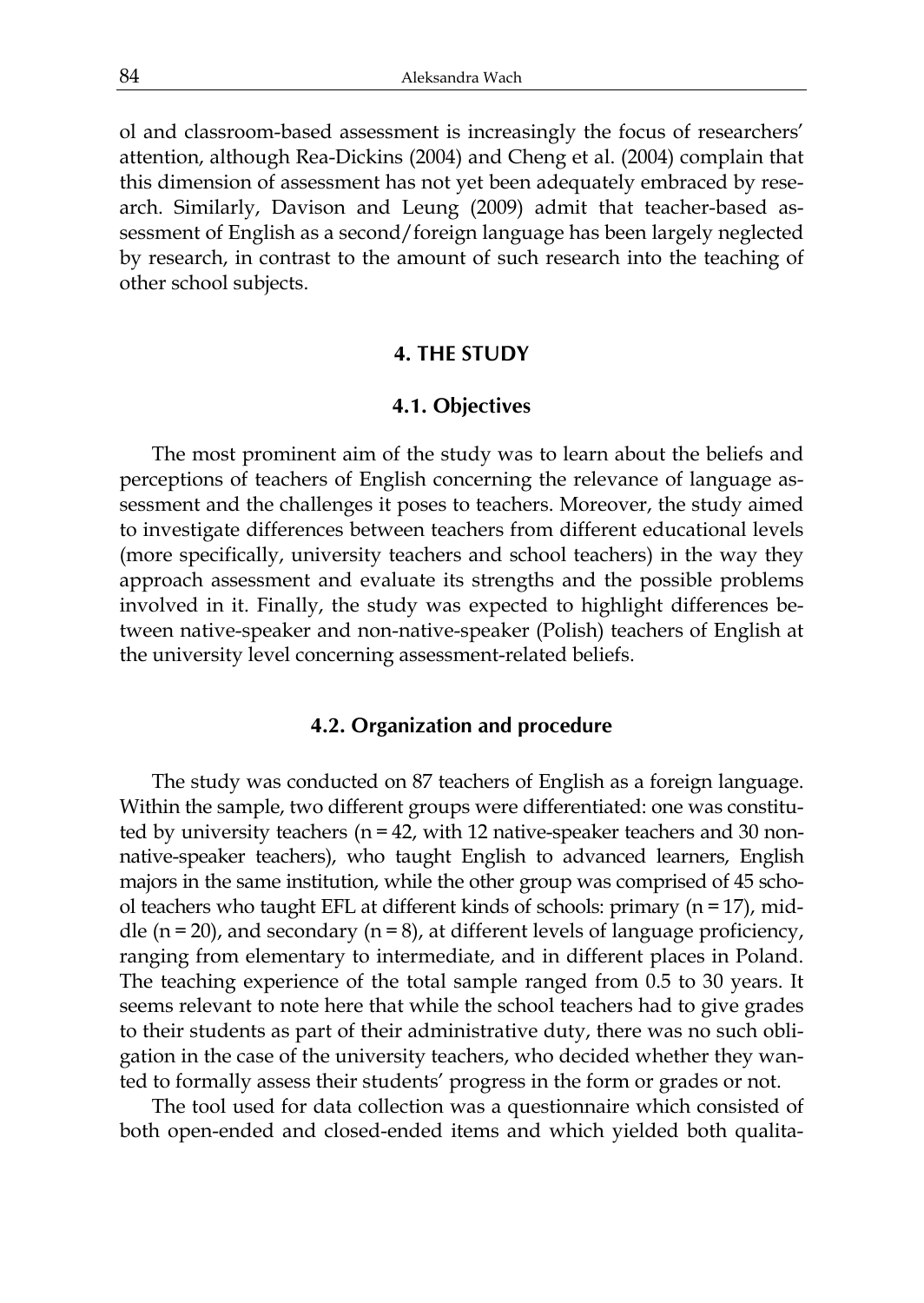tive and quantitative data. The questionnaire was administered to the university teachers as part of an ELT a workshop in which they participated, and to the school teachers before a lecture on language assessment which was part of a professional development session organized by an American-Polish Foundation.

#### **4.3. Findings**

The initial question in the questionnaire was: "Do you assess your students?". Not surprisingly, almost all the respondents provided positive answers (all 45 school teachers and 39 out of the 42 university teachers). One university teacher provided a negative answer, and the 2 remaining ones opted for "other answers", which were formulated by the teachers as "Sometimes" or "It depends". Both of these "other answers" in fact indicated that the teachers assessed their students, although perhaps they perceived their assessment procedures as less systematic.

The following question concerned the reasons why the respondents assessed their students. The multitude of answers generated were subsequently grouped by the researcher into three categories: student/learningoriented purposes, teacher/teaching-oriented ones, and finally, administration-oriented reasons. A number of valid reasons were provided within the student/learning-orientation, although it needs to be noted that while the school teachers mainly concentrated on just two general reasons, namely the provision of feedback on the students' performance or progress and its motivating function, the university teachers, apart from these two purposes, came up with a whole list of specific learner-centered reasons for assessment, for example: "to give them a feeling of achievement"; "to help them correct their mistakes and improve accuracy"; "to let them realize how they perform"; "to make them see that I care for them and for what they do"; "because they expect it".

Similarly, a large collection of teacher/teaching-oriented reasons for assessment was provided by the respondents, and here no major differences were recorded between the two groups of teachers within the scope of the responses, although it needs to be admitted that the university teachers generally contributed a larger number of more specific reasons within all three categories. The most frequently provided teaching-centered reasons were: "to check progress"; "to check whether they work systematically"; "to be able to plan future work better"; "to try to identify and solve problem areas"; "to check my own effectiveness as a teacher"; "to get to know the students better". Moreover, a reason recurrently given by the school teachers but not the university teachers was "to discipline the students".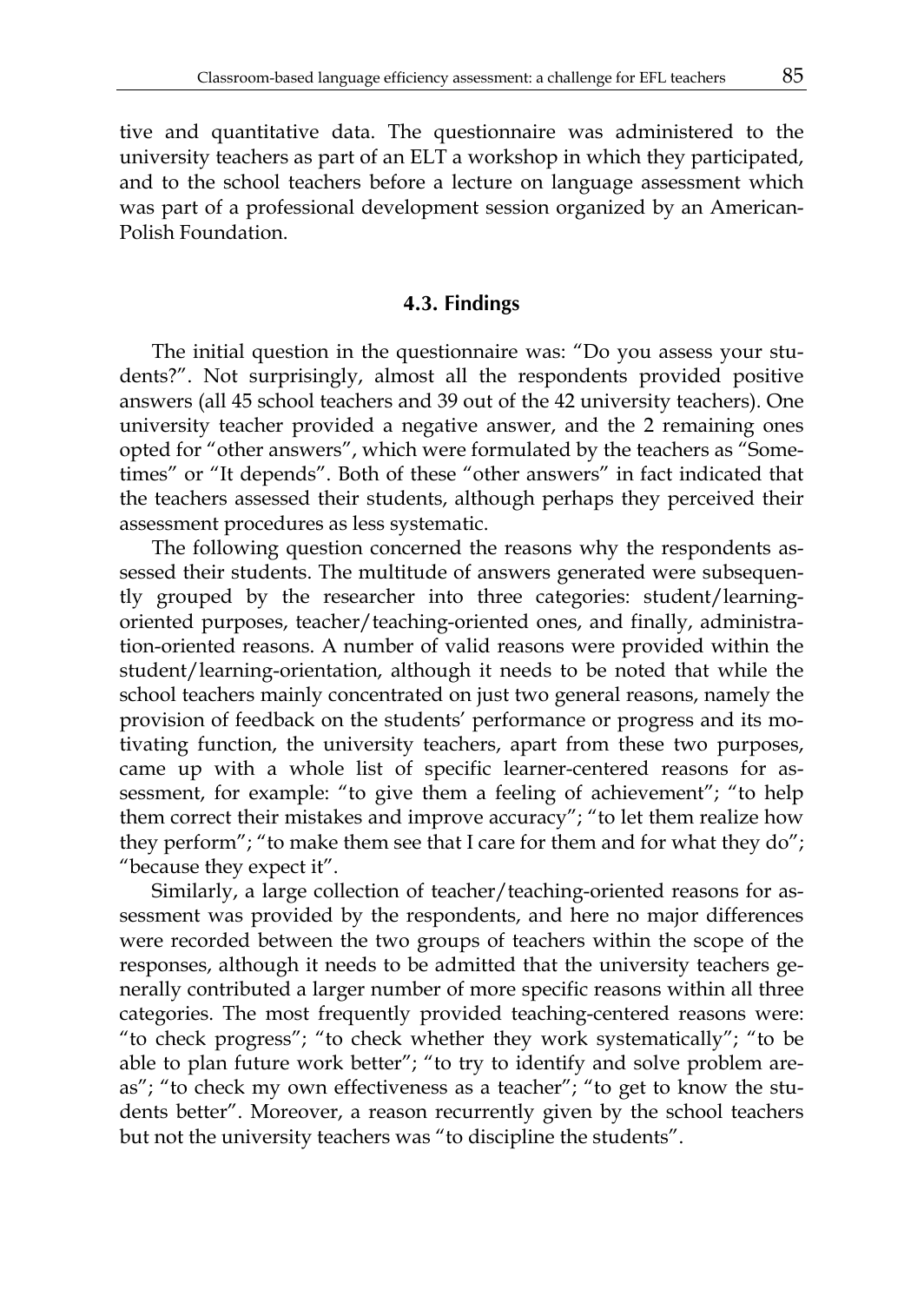Comparatively fewer reasons were provided within the administrationoriented category, and most of these concerned the need to give grades or credit at the end of the term: "because they make me"; "to give them an idea of what to expect during the exams"; "because of credit requirements / to give grades at the end of the term"; "to inform the students' parents" (this reason was given by school teachers).

The following question focused on the areas which the participants assessed in their teaching practice. The responses given by the teachers are presented in Table 1 and the most frequent ones are highlighted.

| Assessment area     | School Ts ( $n = 45$ ) |                | University Ts $(n = 42)$ |      |                |    |
|---------------------|------------------------|----------------|--------------------------|------|----------------|----|
|                     | $\mathsf{n}$           | $\%$           | $NS (n = 12)$            |      | $NNS (n = 30)$ |    |
|                     |                        |                | n                        | $\%$ | n              | %  |
| Grammar             | 34                     | 76             | 4                        | 33   | 25             | 83 |
| Vocabulary          | 27                     | 60             | 5                        | 41   | 18             | 60 |
| Pronunciation       | $\overline{2}$         | $\overline{4}$ | $\overline{\phantom{0}}$ | -    | 19             | 63 |
| Fluency             |                        |                | $\mathbf{1}$             | 8    | $\overline{4}$ | 13 |
| Structure           |                        |                | 3                        | 25   | $\overline{2}$ | 7  |
| Speaking skills     | 34                     | 76             | $\overline{2}$           | 17   | 5              | 17 |
| Writing skills      | 28                     | 62             | 3                        | 25   | 6              | 20 |
| Reading skills      | 31                     | 69             |                          |      |                |    |
| Listening skills    | 28                     | 62             |                          |      |                |    |
| Content             | -                      |                | 4                        | 33   | $\overline{2}$ | 7  |
| Logic               |                        |                | $\mathbf{1}$             | 8    | $\overline{2}$ | 7  |
| Creativity          |                        |                |                          |      | $\overline{2}$ | 7  |
| Critical thinking   | -                      |                | $\mathcal{P}$            | 17   |                |    |
| Class participation | $\overline{4}$         | 9              |                          |      | $\overline{2}$ | 7  |
| Exam-related skills |                        |                | $\overline{2}$           | 17   |                |    |

**Table 1**. The areas of assessment provided by the respondents

As can be seen from Table 1, grammar was the most frequently listed item, especially by the Polish teachers (76% of the school teachers, 83% of the Polish university teachers and 33% of the native-speaker university teachers indicated it), followed by vocabulary (provided by 60% of the school teachers, 60% of the Polish university teachers and 41% of the native-speaker teachers). For school teachers, assessing speaking skills was as frequently mentioned as assessing grammar, while for Polish university teachers, pronunciation was high on the list, as 63% of them said they assessed it. Gene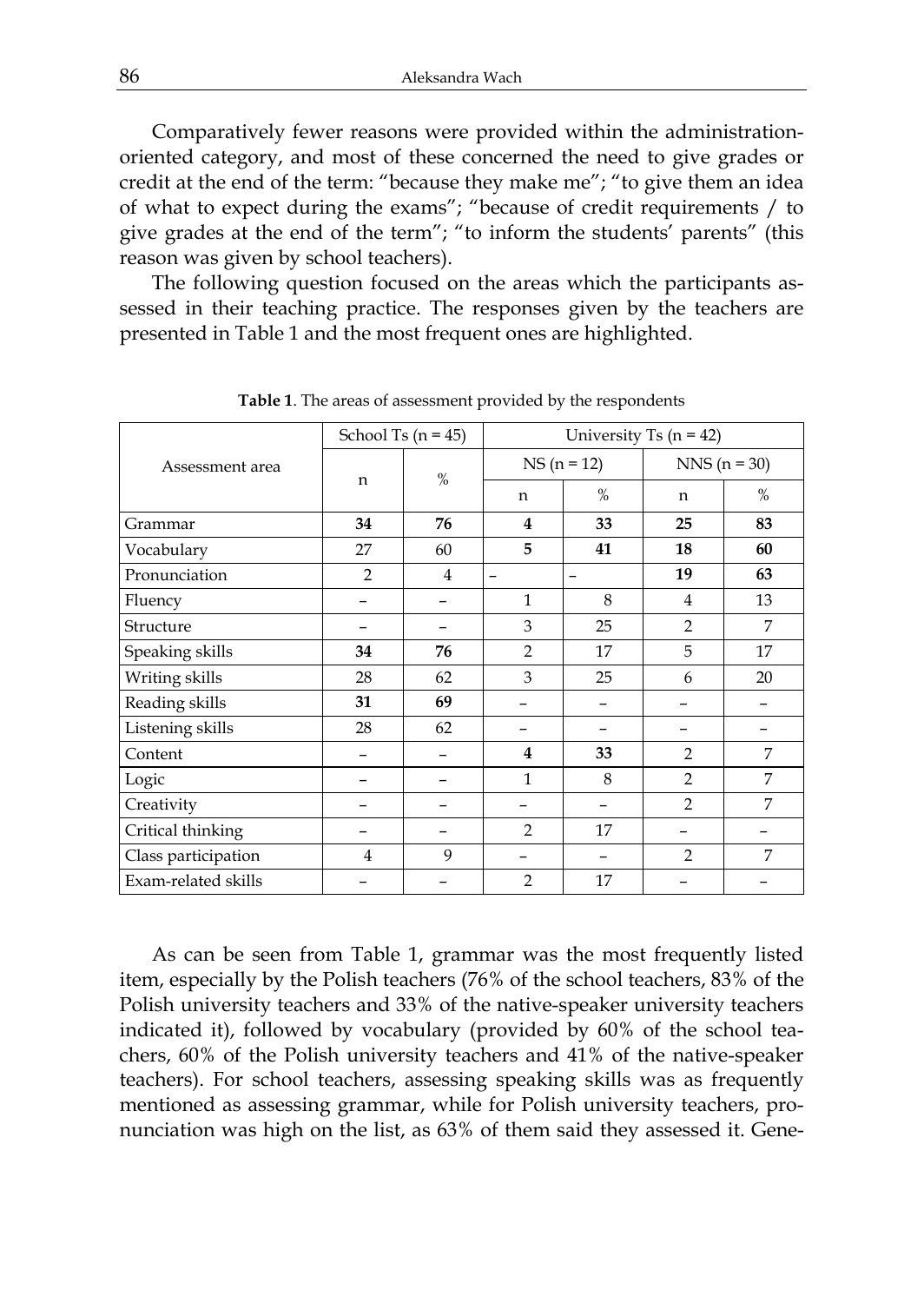rally, the school teachers provided fewer assessment areas than the university teachers, and their answers included more predicable and more obvious areas of language proficiency: grammar, vocabulary and the four communicative skills, with few teachers mentioning pronunciation and class participation (2 and 4 out of the 45 teachers, respectively). It was the university teachers (though few of them) who mentioned less tangible, more specific areas of assessment, such as content, logic, creativity and critical thinking. Interestingly, the university teachers stressed the assessment of their students' knowledge of the system (grammar, vocabulary and pronunciation) more heavily than the development of their communicative skills, while for the school teachers the frequency of mentioning both the system (apart from pronunciation) and the four communicative skills was rather equal. Moreover, the findings suggest that the Polish teachers assessed the knowledge of the language system considerably more that the native-speaker teachers, which may reflect the cultural or attitudinal differences and at the same time differences in the components taught by particular teachers. What the respondents admitted to assessing probably reflected what they focused on in their teaching.

The following question was: "If you give grades in the form of numbers or letters, is it easy or difficult to decide on a grade? Why?". The responses with regard to the ease of difficulty of giving grades are presented in Table 2 and the most frequent answers are highlighted.

|               | School Ts $(n = 45)$ |    | University Ts $(n = 42)$ |      |                |    |
|---------------|----------------------|----|--------------------------|------|----------------|----|
| Answer        | n                    | %  | $NS (n = 12)$            |      | $NNS (n = 30)$ |    |
|               |                      |    | n                        | $\%$ | n              | %  |
| Easy          |                      | 18 | 12                       | 100  | 12             | 40 |
| Difficult     | 26                   | 58 |                          |      | 10             | 33 |
| Other answers |                      | 24 |                          |      |                | 27 |

**Table 2**. The ease or difficulty of deciding on a grade

An obvious difference between school and university teachers is that while for the majority of the former deciding on a grade was difficult (58%), for most of the latter it was easy (100% native-speaker and 40% Polish teachers). At the same time, only 8 (18%) school teachers admitted that deciding on a grade was easy for them. This finding may seem surprising, since school teachers usually operate within a well defined assessment system, practically absent at the university level. Moreover, assessing advanced learners (university students) may appear to be particularly challenging, as it necessarily involves a multitude of complex factors (cf. Shohamy and Inbar 2006;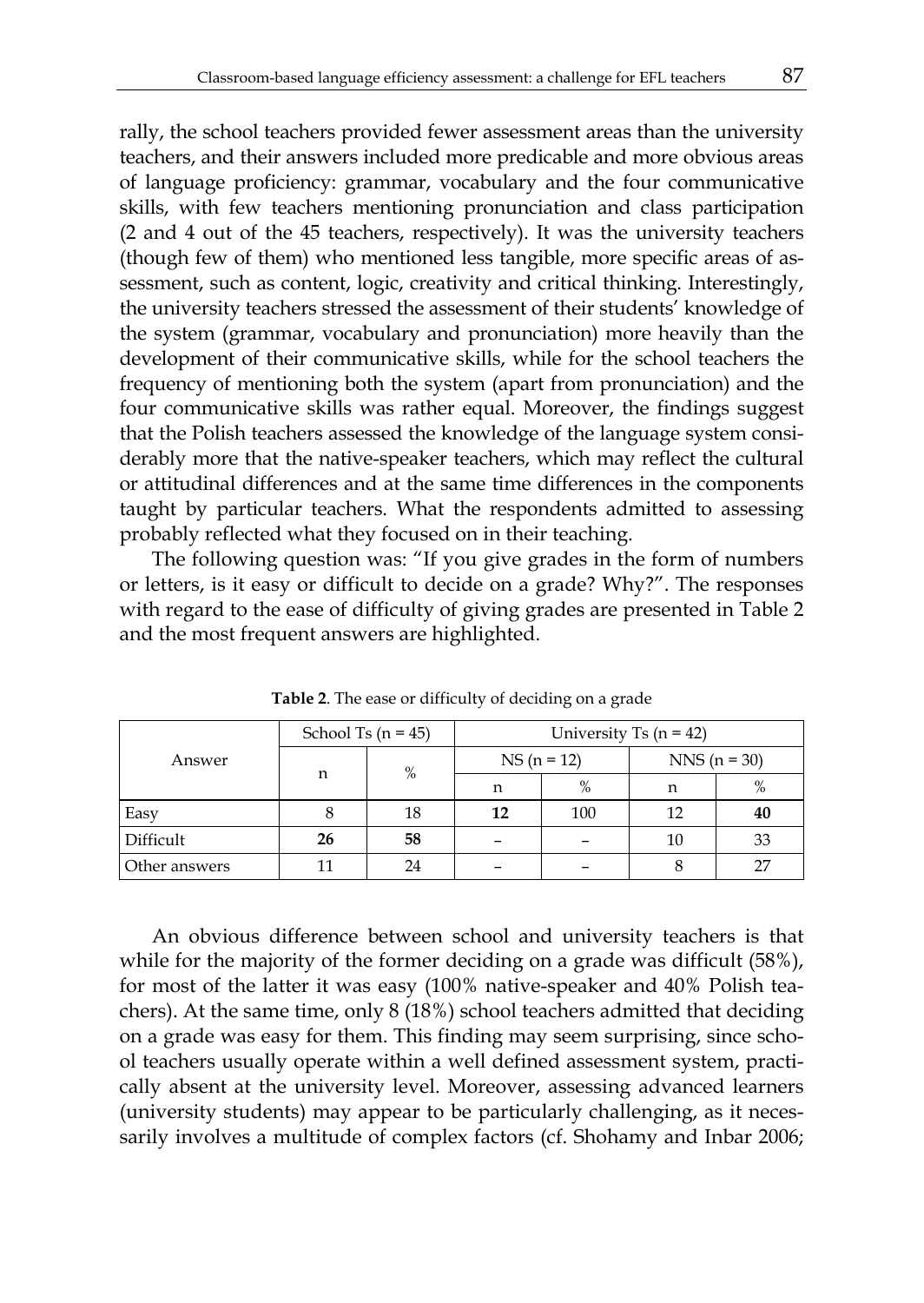Shohamy et al. 2008). On the other hand, this finding may imply that the university teachers applied their own, well established criteria for giving grades and therefore managed the process more efficiently. Another reason for the university teachers' ease of deciding on a grade may be connected with the fact that the proficiency level of their students was more uniform. Two teachers saw a relationship between their experience and the ease of giving grades: "It's easy because of my experience"; "The more I teach, the easier it becomes." However, such a correlation was not revealed by the study findings; for two of the most experienced teachers (with more than 20 years' experience) giving grades was still problematic, whereas a number of inexperienced teachers ranked it as easy.

As the data in Table 2 indicate, a substantial number of the respondents ticked the "other answers" option (24% of the school teachers and 27% of the university teachers), providing a justification for why it is hard to say whether giving grades is either easy or difficult. Some of the comments were: "It's difficult in assessing content, e.g. interesting ideas and poor language"; "It depends on the component – how 'tangible' it is". It can be inferred from these comments that for the respondents giving grades was a dynamic process, different in the case of different tasks or assessment areas. This points to the fact that giving grades, often a vital part of assessment, poses a challenge to teachers because of the variety of factors involved in language assessment in contemporary didactics. It also reveals the participants' sensitivity to assessment-related issues.

The final two questions were open-ended and asked about the respondents' beliefs regarding the strengths of assessment and the problems involved in it. A large number of comments were obtained. The most frequently listed strong points and challenges of assessment are presented in Tables 3 and 4.

| School teachers                                                                                                                                                                     | University teachers                                                                                                                                                                                                                                                                                                                                                                                                                             |
|-------------------------------------------------------------------------------------------------------------------------------------------------------------------------------------|-------------------------------------------------------------------------------------------------------------------------------------------------------------------------------------------------------------------------------------------------------------------------------------------------------------------------------------------------------------------------------------------------------------------------------------------------|
| It motivates students to work,<br>It gives students and the teacher informa-<br>tion about their progress,<br>It gives a solid structure to the course,<br>helps establish routine. | Students get constructive feedback on their<br>work,<br>Information for the students and the teacher,<br>Appropriate assessment enhances students'<br>motivation / sense of achievement,<br>Mapping the students' problems and working<br>on them / setting directions for future work,<br>The teacher can evaluate his/her effectiveness,<br>Opportunities for 'recycling' the material,<br>It introduces clear rules to the teaching process. |

**Table 3**. Strong points of assessment listed by the subjects of the study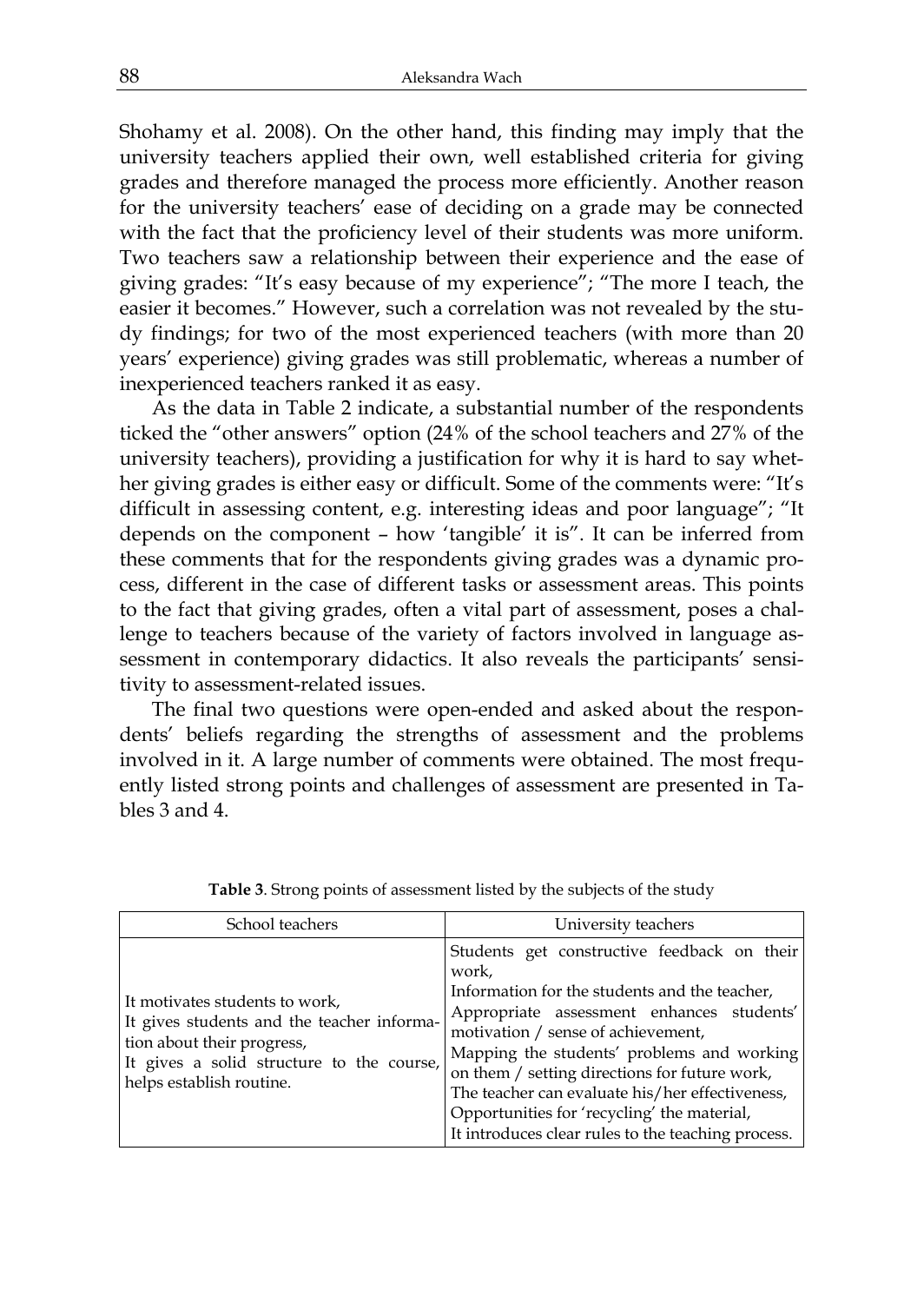It is interesting to note that the school teachers could see considerably fewer strong points of assessment than the university teachers and fewer than the problems they were aware of. Primarily, the strong points listed by the school teachers revolved around three relevant functions of assessment: the motivating function, the feedback-providing one and the organizational one. The university teachers, apart from these three points, mentioned the formative dimension of assessment in assisting and enhancing the students' progress and the constructive washback effect.

| School teachers                                                                                                                                                                                                                                                                                                                                                                                                                                                             | University teachers                                                                                                                                                                                                                                                                                                                                                                                                                                                                                                                                                                                                                                                         |
|-----------------------------------------------------------------------------------------------------------------------------------------------------------------------------------------------------------------------------------------------------------------------------------------------------------------------------------------------------------------------------------------------------------------------------------------------------------------------------|-----------------------------------------------------------------------------------------------------------------------------------------------------------------------------------------------------------------------------------------------------------------------------------------------------------------------------------------------------------------------------------------------------------------------------------------------------------------------------------------------------------------------------------------------------------------------------------------------------------------------------------------------------------------------------|
| It's not objective,<br>It's stressful for the learners,<br>Poor grades are discouraging to the learners,<br>The lesson is too short.<br>It's really problematic with young children,<br>"Difficult" students and parents, who qu-<br>estion my grades,<br>I have a problem with assessing dyslexic<br>students,<br>It's really difficult in mixed-ability classes,<br>The range of grades $(1 - 6)$ is too limited and<br>not sensitive enough,<br>Students cheat in tests. | It's difficult to be objective,<br>"Emotional luggage": it's easy to hurt stu-<br>dents' feelings,<br>Demotivating students, unfairness, permis-<br>siveness.<br>Students' performance depends on different<br>factors: the weather, their condition on a gi-<br>ven day, etc.,<br>The conflict between course assessment and<br>exam results.<br>It's the only thing students are interested in,<br>Paperwork, time-consuming,<br>Polish students are over-reliant on tests as<br>a means of making them study. At this level,<br>they should have developed their own means<br>of studying,<br>My students' English is often better than<br>mine - how can I assess them? |

**Table 4**. Problems involved in assessment listed by the participants of the study

The list of challenges posed by assessment, presented in Table 4, is, in the case of both groups of the respondents, longer than the list of its strong points. Apparently, the difficulty of being objective turned out to be the most problematic aspect of assessment, followed by the emotional load (the learners' anxiety, negative feelings) that this necessarily implies. In this situation, instead of being motivating, assessment easily becomes a demotivating factor. The school teachers strongly highlighted the practical issues which make effective assessment difficult, such as the grading system, the length of lessons, the necessity to deal with special needs learners, or students' cheating, which is a serious problem in Polish schools. Taking into account the practical side of assessment, the university teachers voiced their concern with the necessary paperwork, although school teachers' obligations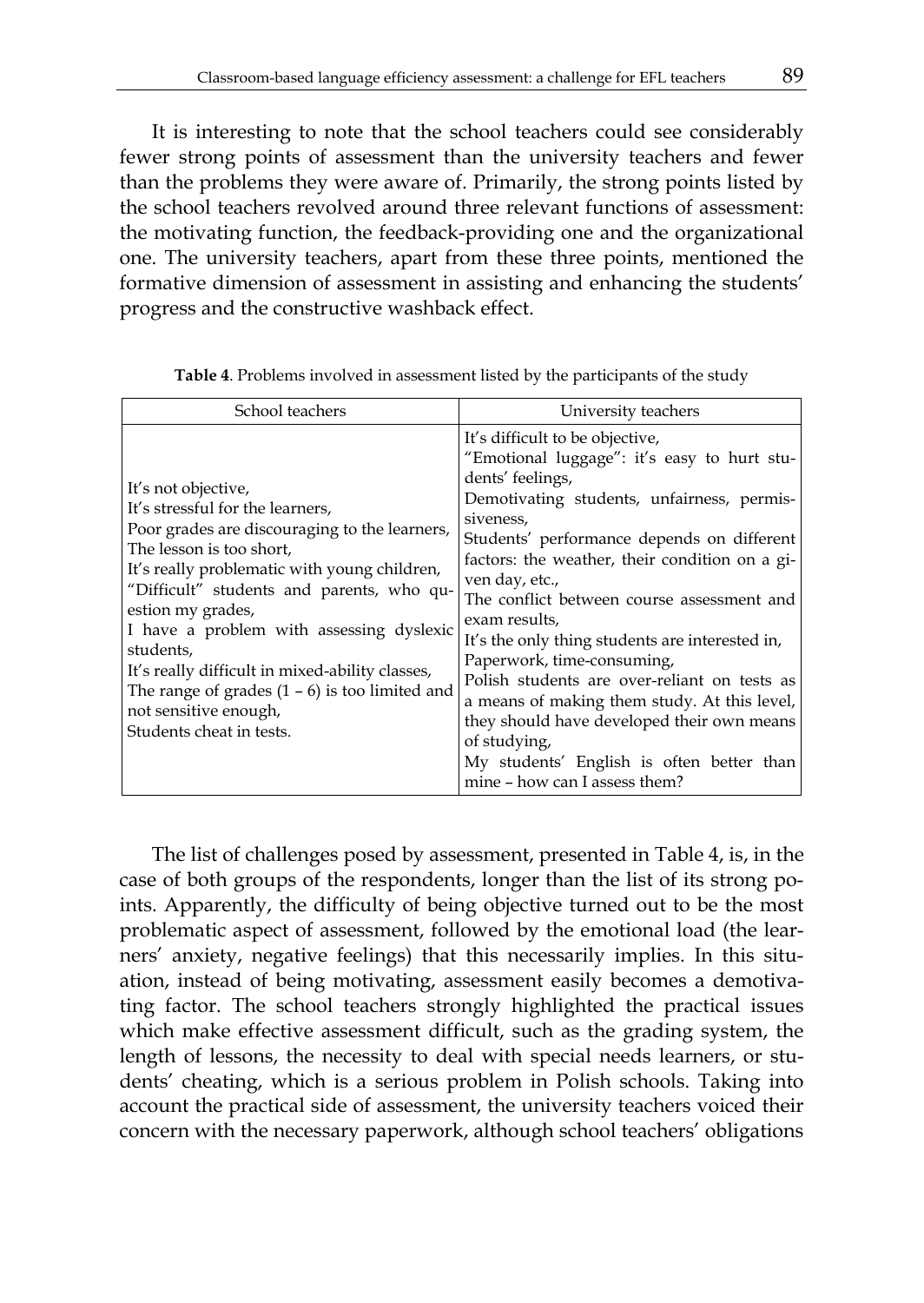are much more demanding in this respect. Some of the respondents mentioned the conflict between formative and summative assessment (i.e. regular classes and examinations) as a source of students' frustration. Moreover, the negative washback phenomenon was mentioned by the university teachers who complained that the students are often preoccupied with grades, which may negatively influence the learning-teaching process. Finally, one Polish university teacher expressed her doubt whether her qualifications are sufficient to enable her to assess her advanced students.

#### **4.4. Analysis and discussion**

The findings of the study, while casting light on teachers' beliefs about the position and role of assessment in the process of teaching English as a foreign language, seem to reveal the delicate and increasingly complex nature of assessment in contemporary language didactics. It was evident from the participants' responses that they seemed to appreciate the huge role and power of assessment, as practically all of them admitted to assessing their students, and generally they were able to list a variety of assessment purposes which are reflected in their teaching. It may be implied, therefore, that a majority of the teachers realized the multifaceted functions of assessment. At the same time, it needs to be noted that the university teachers seemed to be more aware of the different functions of assessment than the school teachers, which may be interpreted as a consequence of university teachers' greater freedom in choosing different assessment procedures and adjusting them to the students' needs. Moreover, teaching advanced learners may stimulate the teachers to constantly look for new solutions in order to cater to the demanding teaching context.

Similarly, probably for the same reasons, the university teachers provided more assessment areas than the school teachers. In both groups, however, there appeared to be more focus on assessing the more "tangible" elements of the language system, such as grammar and vocabulary. The native-speaker teachers seemed to differ from Polish teachers in this respect – there was considerably more focus on the assessment of the language system among Polish than native-speaker teachers.

Although a multitude of assessment purposes were listed, a general conclusion emerges from the study that many of the teachers perceived teaching and assessment as two separate entities; for example, when providing the obstacles to effective assessment, some of the respondents mentioned the insufficient amount of time in lessons. Much in the same vein, some teachers associated the term "assessment" with giving grades. These findings point to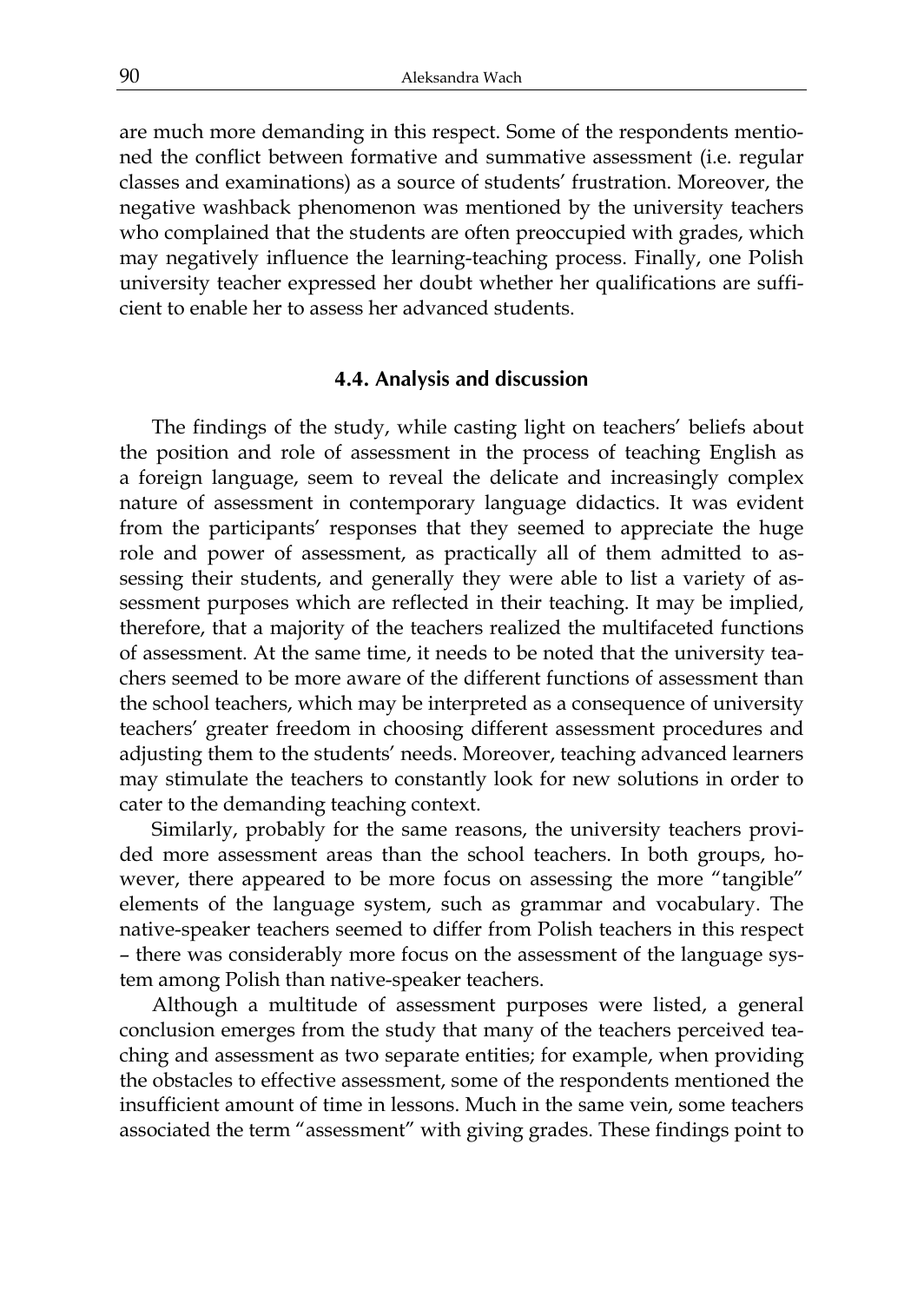a vital conclusion that the summative dimension of assessment was ingrained in the teachers' minds rather than a balance of summative and formative assessment.

An important finding of the study is that giving grades is not necessarily perceived as easy and perhaps it is less straightforward nowadays than it used to be. It may be inferred from the respondents' comments that they seemed to realize the great need for reflection that the process of assessment stimulates. Giving grades, although in most educational contexts inevitable for administrative reasons, needs to be viewed as just one of many forms of assessment in the contemporary classroom.

The list of the strong points of assessment and the problems involved in it makes it clear that assessment poses a serious challenge to teachers. Being a powerful tool of motivating students, providing useful feedback and contributing to an efficient organization of the teaching process, it may, at the same time, turn out to be a source of deep frustrations and demotivation.

#### **5. CONCLUSIONS**

Although the limited scope of the study allows for no generalizations, some suggestions may be formulated on the basis of teachers' beliefs about assessment presented above. One of them is that teachers need to be made more aware, perhaps at the level of teacher training and development, of the new multifaceted roles of assessment and its different forms, with special emphasis on formative assessment. Consequently, students themselves need to be made aware of the different forms of assessment and should definitely be involved in the process. Another suggestion is that nowadays, when the focus of instruction should be on the leaner, the different forms of alternative assessment need to become an integral part of teaching, replacing or at least co-existing with traditional forms of assessment. A final conclusion emerging from the study findings is that of the large number of roles that the teacher performs in the contemporary foreign language classroom, the role of assessor is probably among the most challenging ones. It takes a considerable level of awareness, organizing skills, expertise and finally, human sensitivity, to successfully carry out the dual roles of instructor and assessor.

#### **REFERENCES**

- Bachman, L. F., 2008. Language assessment: opportunities and challenges. Retrieved from the Web Oct 27, 2008, <http://www.aaal.org/index.php?id=48>.
- Black, P., 2009. Formative assessment issues across the curriculum: the theory and the practice. In: *TESOL Quarterly* 43/3, 519–524.